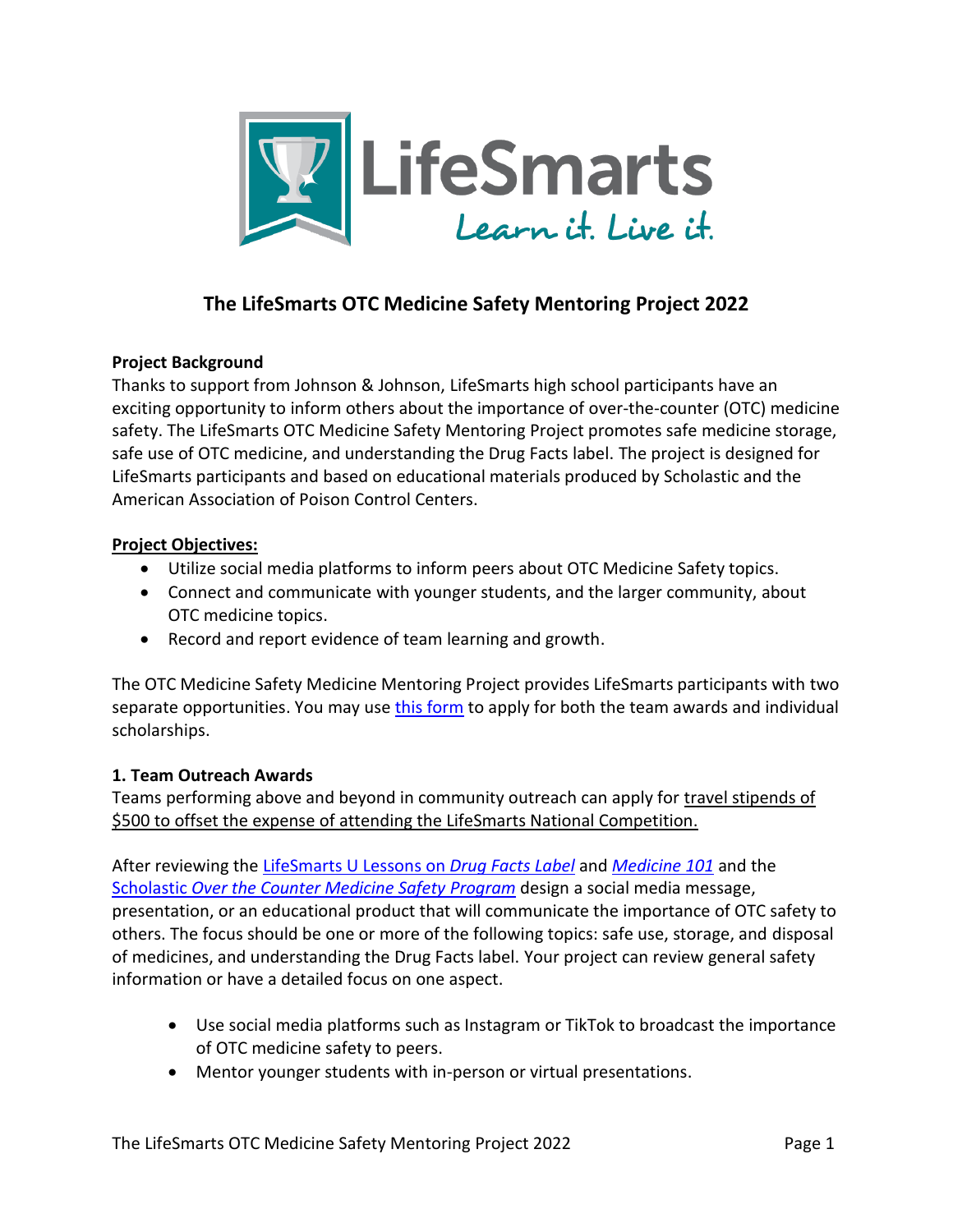- Design visual displays including posters, infographics, trivia cards, table tents, games, and newsletters for a broad community audience. The type of educational material you create will depend on your audience and where it will be used or displayed.
- Implement and evaluate your project.

### **2. OTC Ambassador Scholarships**

Individual LifeSmarts participants who design and implement their own, individual project, may qualify for one of the five \$1,000 OTC Ambassador Scholarships to be awarded at Nationals. Visit [the LifeSmarts Web site to learn more.](https://lifesmarts.org/otc/submit-an-otc-medicine-safety-scholarship-application/) Scholarships are due by April 1, 2022.